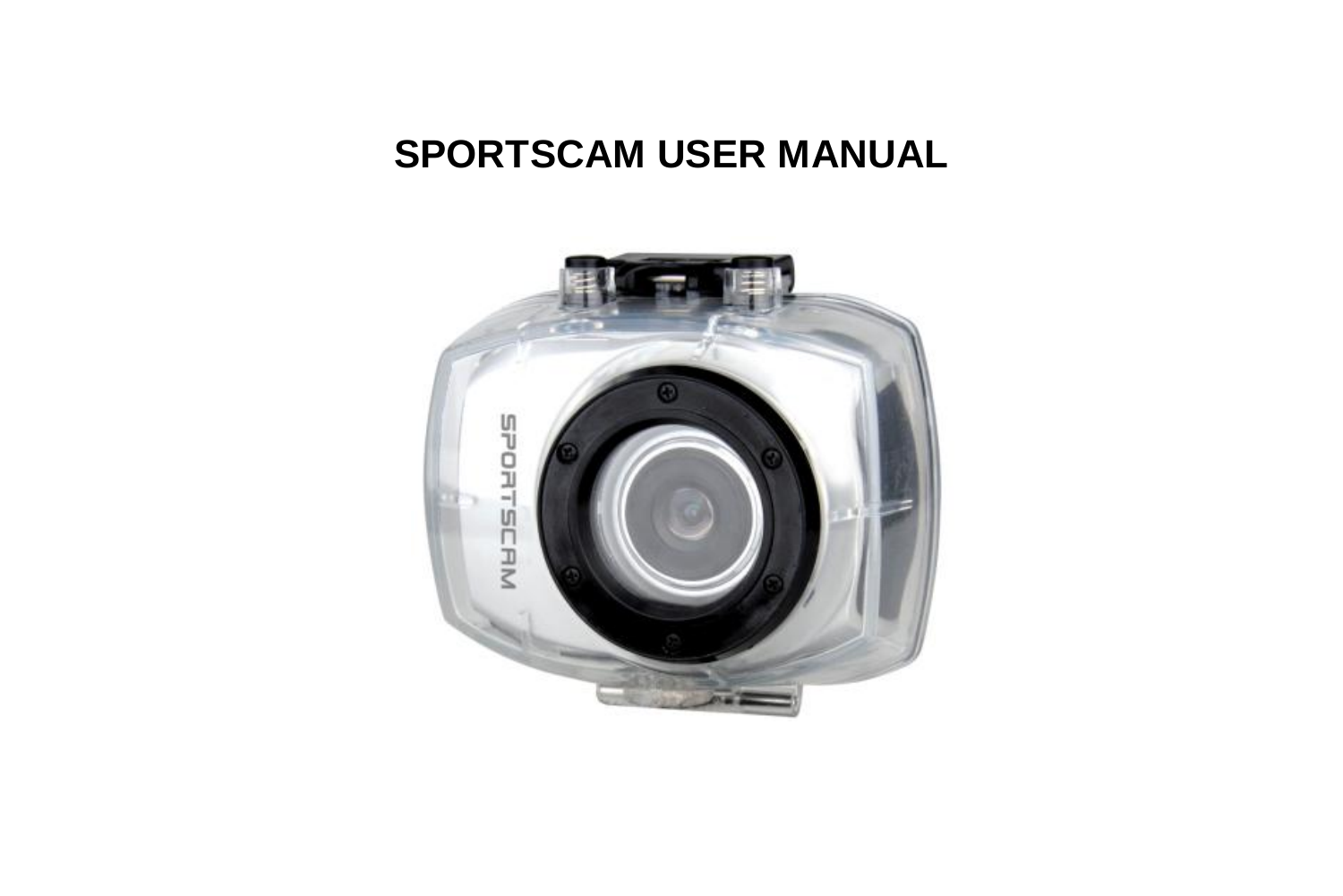## **Functions**

Thank you for purchasing this camera! With high-performance chips, this product can produce high-definition videos with excellent continuity of dynamic images. It supports H.264 HD video format and can create sharp photos for you. The unique ultraportable design is adopted for this video camera and it is applicable in various fields to enable your daily life convenient, safe and colorful. Make sure to read this manual carefully and keep properly for reference in the future.

This user's manual has referred to the latest information during compiling. The screen display and illustrations are used in this user's manual for the purpose of introducing details of this digital camera in a more specific and direct way. Difference may arise between these displays and illustrations and the digital camera actually available for you due to difference in technological development and production batch, under which case, the actual functions of this video camera shall prevail.

## **Announcements**

Please read the Announcements carefully before using this video camera for proper and safe operation, so as to bring its optimum performance into play and extend its service life.

- Do not expose the video camera to sunshine directly, nor point its lens to sunlight. Otherwise, the image sensor of the video camera may be damaged.
- Take good care of the video camera and prevent water or sand particles from entering the video camera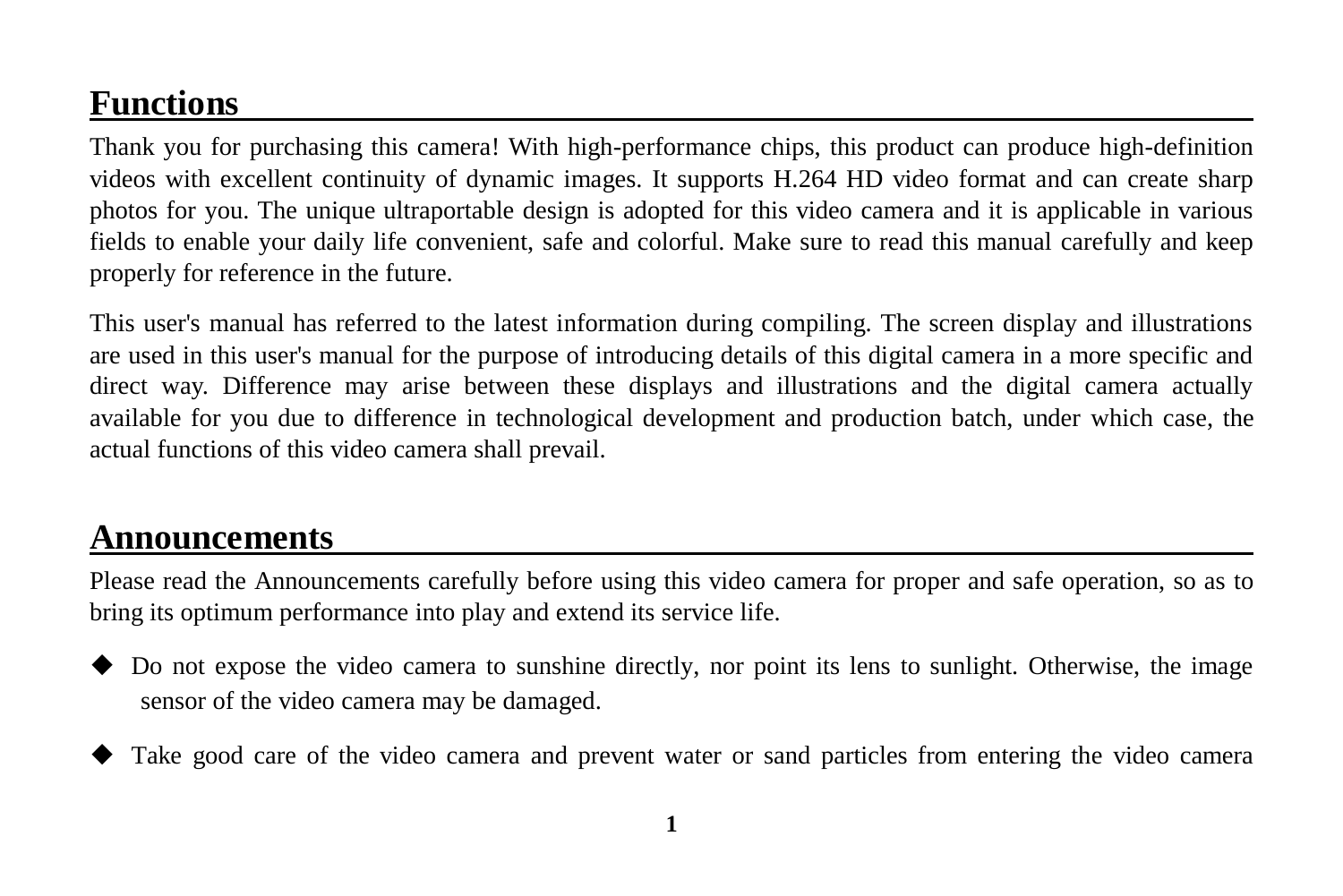when it is used on the beach or near water, because water, sand particles, dust or component containing salt may damage the video camera.

- Keep the video camera contaminated free of dust and chemical materials. Place it in a cool, dry and well ventilated place. Do not place the video camera in a high temperature, moist or dusty place to avoid failure of the video camera.
- Be sure to use the video camera regularly during its long time storage. Please check if the video camera can operate normally before use.
- If dirt or stain is accumulated on the video camera or on its lens, use soft, clean and dry rag to wipe it away gently. If the video camera or its lens is stained with sand particles, blow them away gently. Do not use cloth to wipe arbitrarily. Otherwise, it may scratch the surface of video camera or its lens.
- $\blacklozenge$  If it is required to clean camera surface, firstly blow away the sand dust accumulated on this surface, and then wipe the camera gently with rag or tissue applicable to optical equipments. Please use the cleaning agent of video camera for wiping if necessary. Do not use organic solvent to clean the video camera.
- Do not touch the lens surface with fingers.
- Please back up the data if the memory card inside this digital camera is used for the first time. After that, format the memory card of this video camera at one time.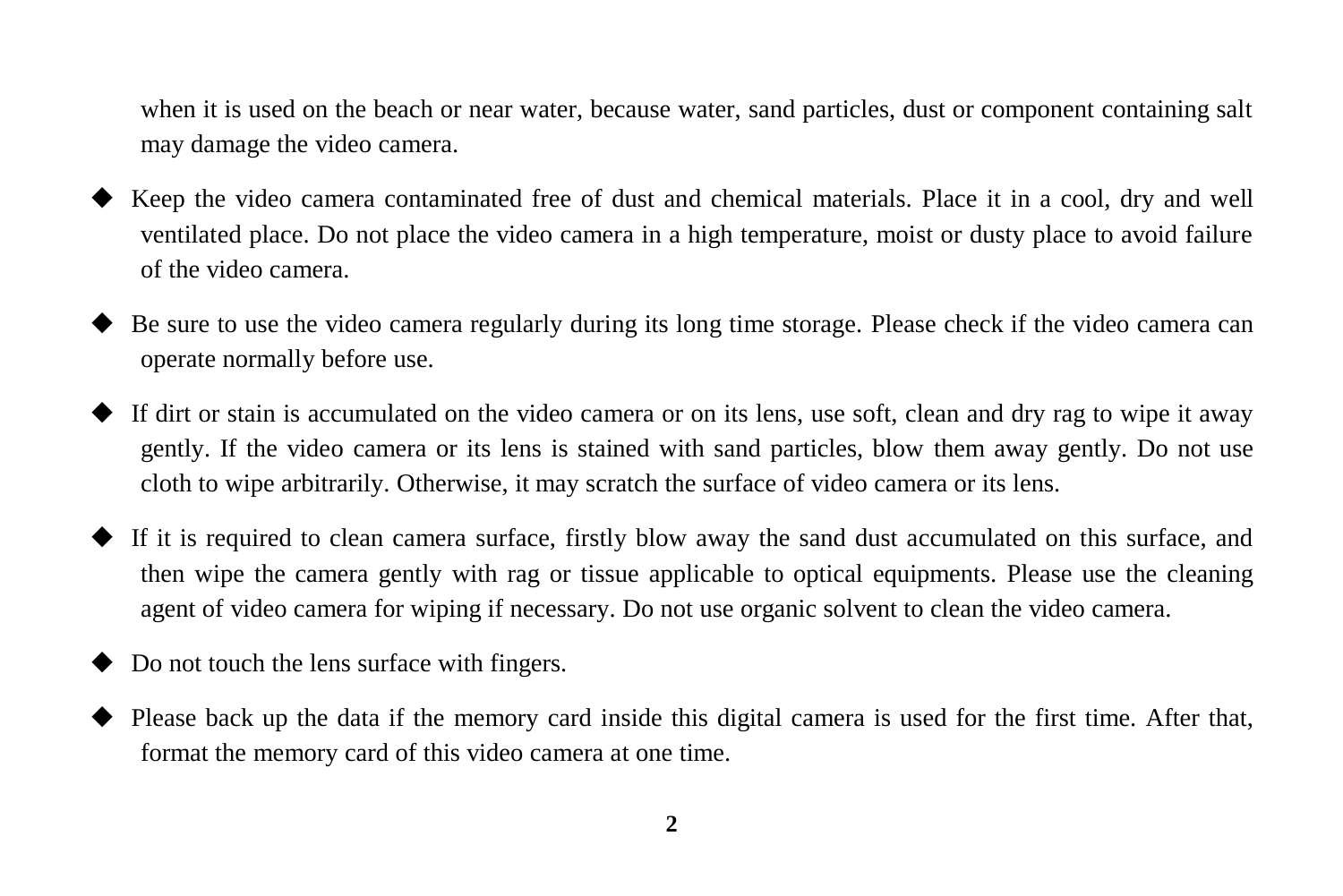- The external SD memory card is made of precision electronic components. The following situations may cause loss or damage of your data:
	- 1. Improper use of the memory card
	- 2. The memory card is bent, dropped or collided.
	- 3. Place it under high temperature or moist environment or expose to sunshine directly.
	- 4. Electrostatic or electromagnetic field exists around the memory card.
	- 5. Take out this memory card or interrupt the power supply when this camera or computer is connected to the memory card (i.e. during reading, writing and formatting).
	- 6. Touch the metal contact surface of the memory card with fingers or metal materials.
	- 7. The service life of the memory card expires (please replace the memory card regularly).

## **Product Introduction**

- This product is small in size and easy for installation.
- With high-performance chips, this product can produce high-definition videos with excellent continuity of dynamic images, even under low illumination conditions, and supports H.264 HD video format.
- The video mode supports four modes, i.e. VGA (120FPS), HD (60FPS), HD (30FPS) and FHD (1920x1080 30FPS).
- The photo mode supports four sizes, i.e. 12M, 10M. 8M and 5M.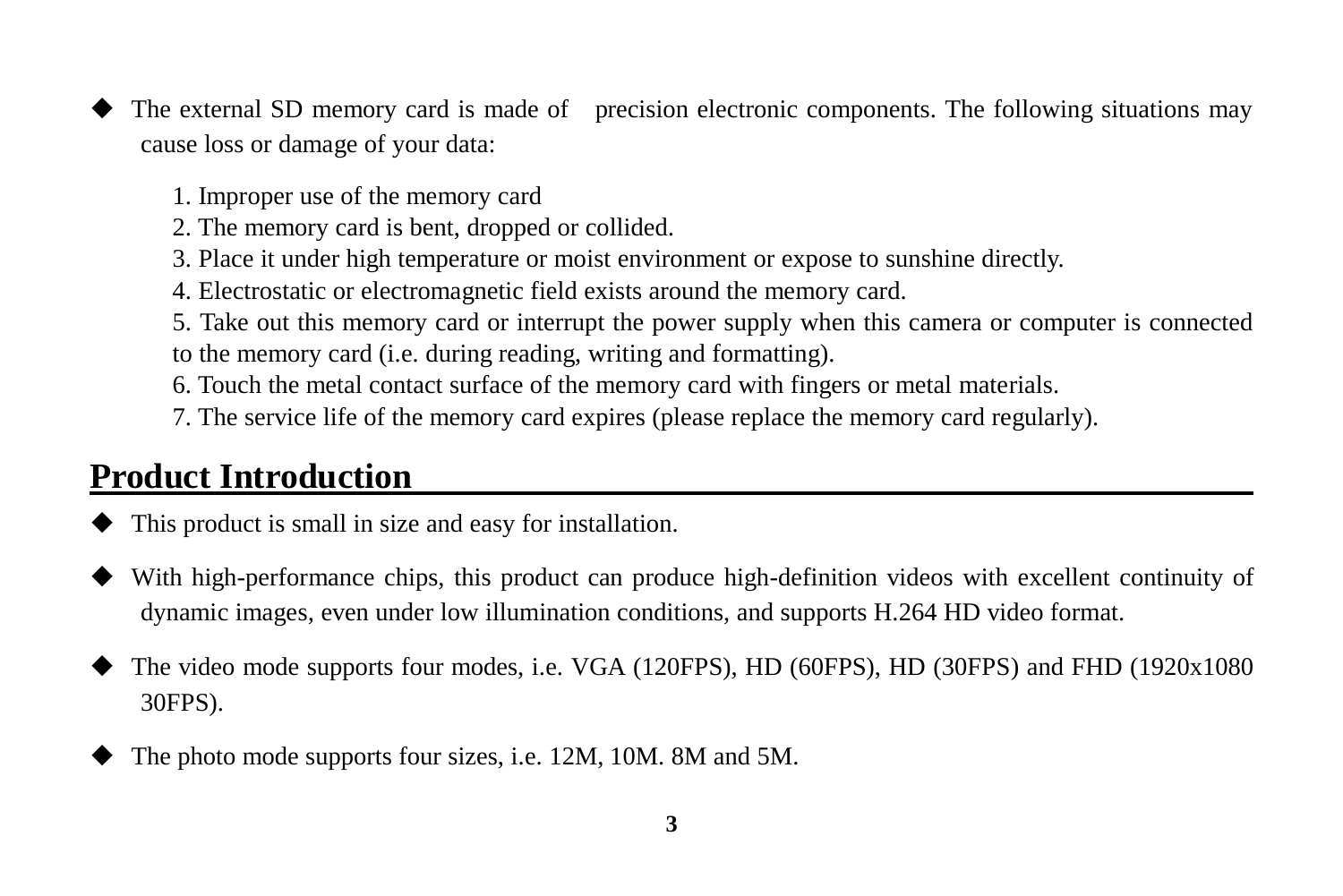- ◆ Support high-speed USB2.0
- $\blacklozenge$  It supports a Min SD card with a capacity expansion up to 32G.
- This product supports video output and live playback functions. Videos can be output to high-definition TVs for playing clear and sharp pictures.

## **System Requirements**

| <b>System Requirements</b> |                                                                    |
|----------------------------|--------------------------------------------------------------------|
| <b>Operating System</b>    | Microsoft Windows2000, XP, Vista, 7                                |
| <b>CPU</b>                 | Intel Pentium III of more than 800MHz or other CPU with equivalent |
|                            | performance                                                        |
| <b>Internal Memory</b>     | Larger than 512MB                                                  |
| Sound<br>Card              | and The sound card and video card shall support DirectX8 or higher |
| Display Card               | version.                                                           |
| CD Driver                  | Speed of 4 times or faster                                         |
| <b>Hard Disk</b>           | Free space of more than 500MB                                      |
| Others                     | One standard USB1.1 or USB2.0 port                                 |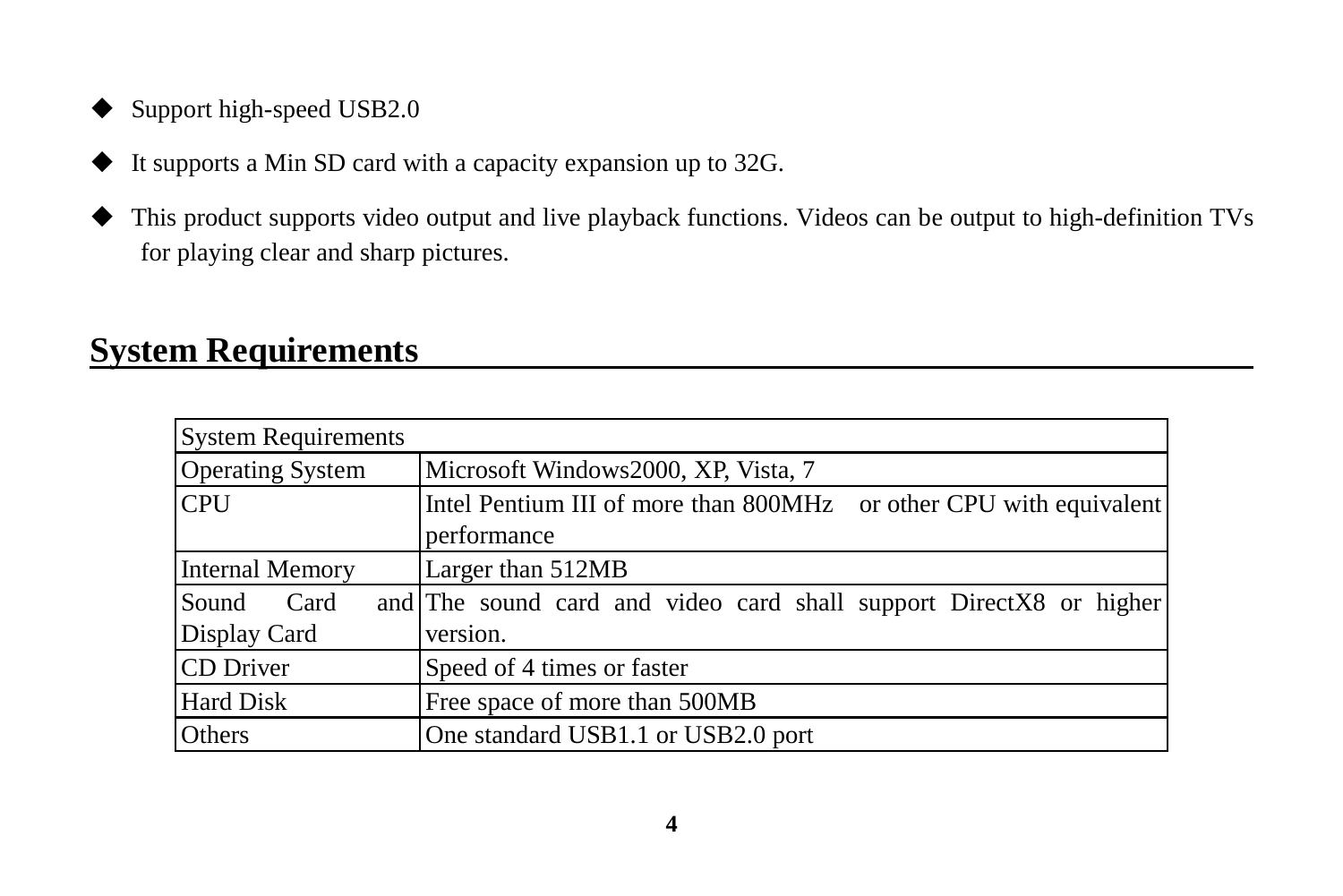## **Introduction to Appearance and Keypad**

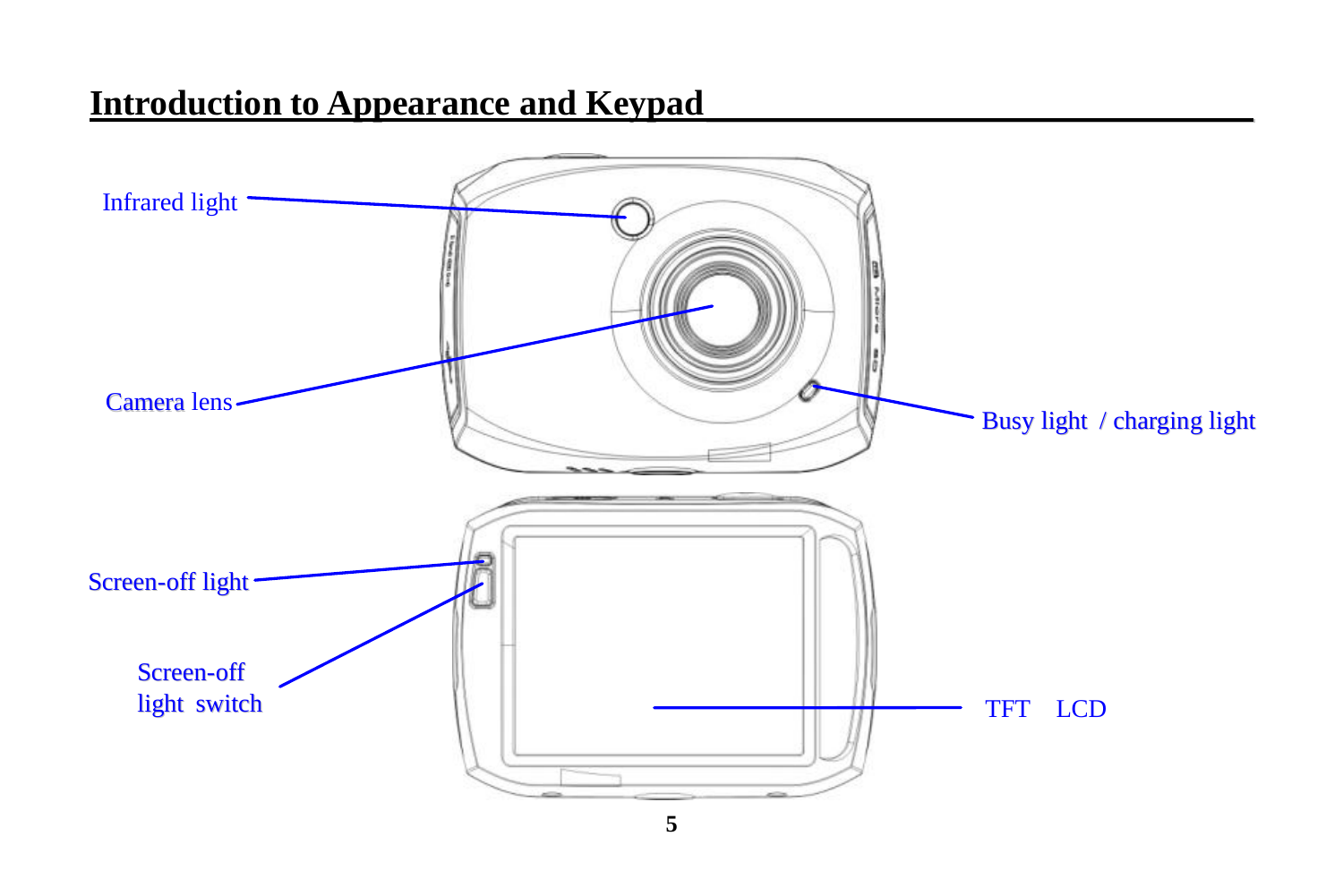

**6**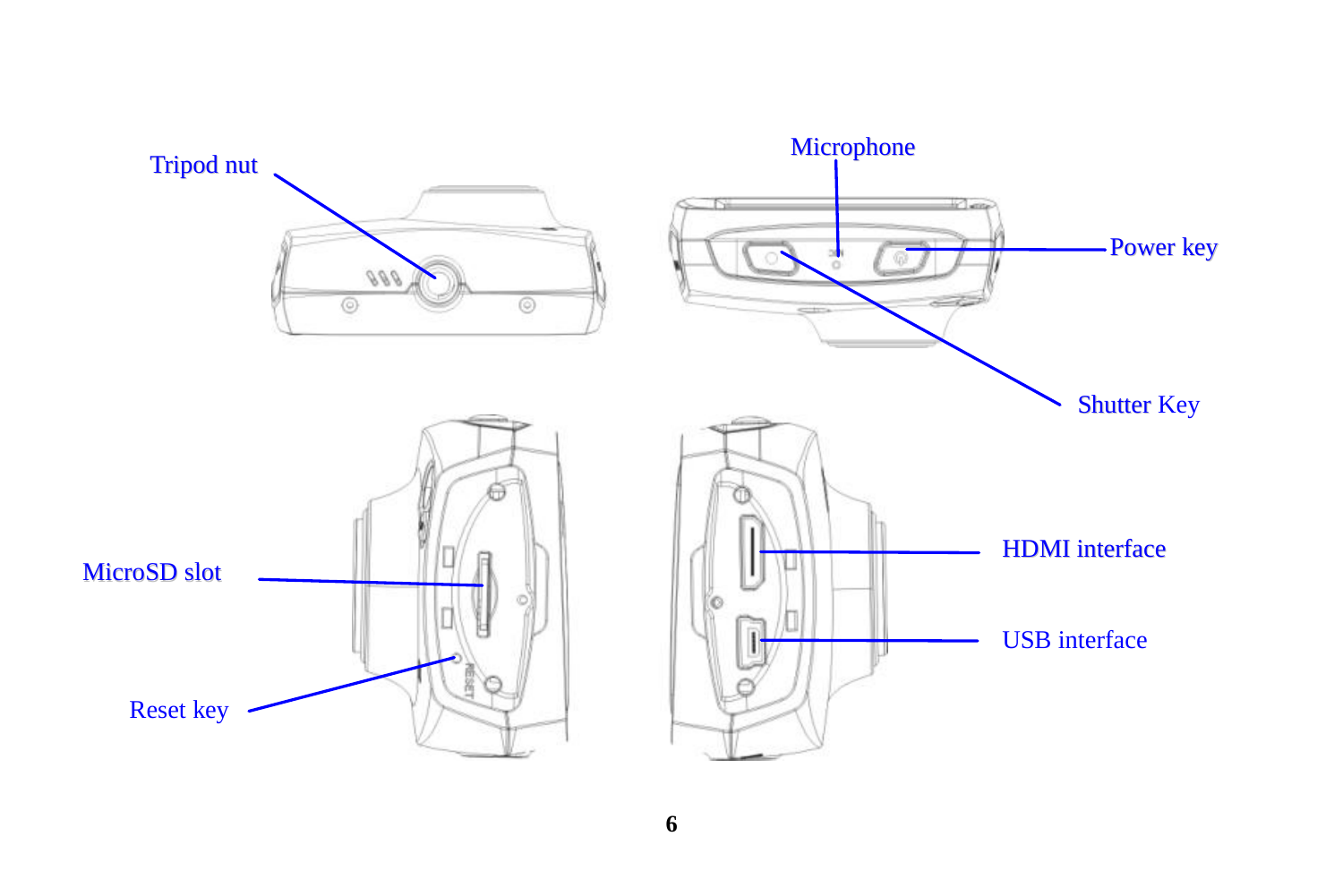## **Usage \_\_ \_\_\_\_\_**

**1. Charge the built-in lithium battery**



To charge the camera, connect it to the computer. Then, the charge indicator light (red) will be on. After the camera is fully charged, the charge indicator light will be off. In general, it can be fully charged after 2-4 hours.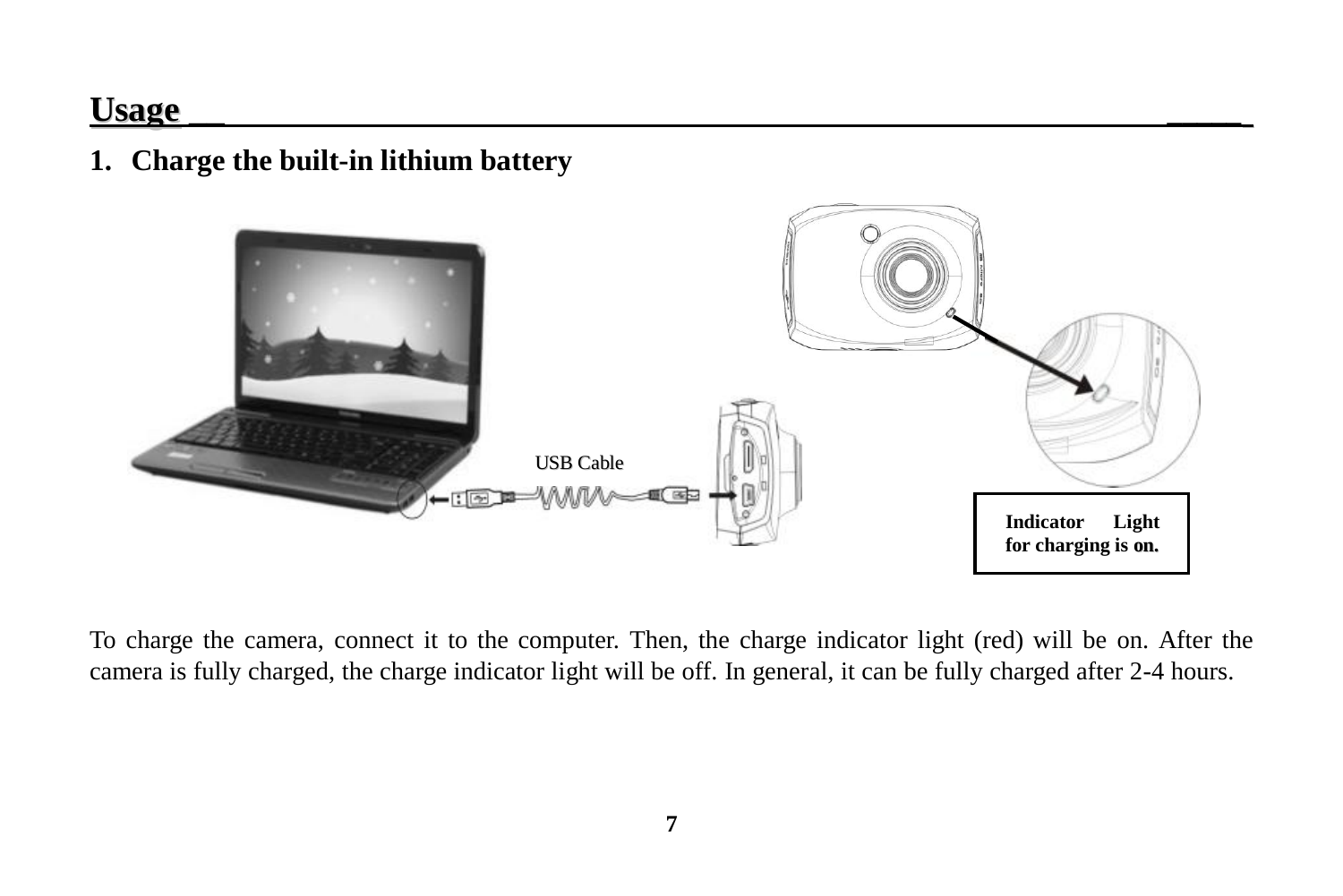### **2. Use of Memory Card**

- 1. Push the Micro SD card into the card slot according to the concave lettering beside the slot of memory card till it is completely inserted.
- 2. To take out the Micro SD card, gently press the end of the memory card inward and it will pop up.



Note: No built-in memorizer is available in this video camera. Make sure to insert memory card before using. (Advise using Micro SD card higher speed than class 4)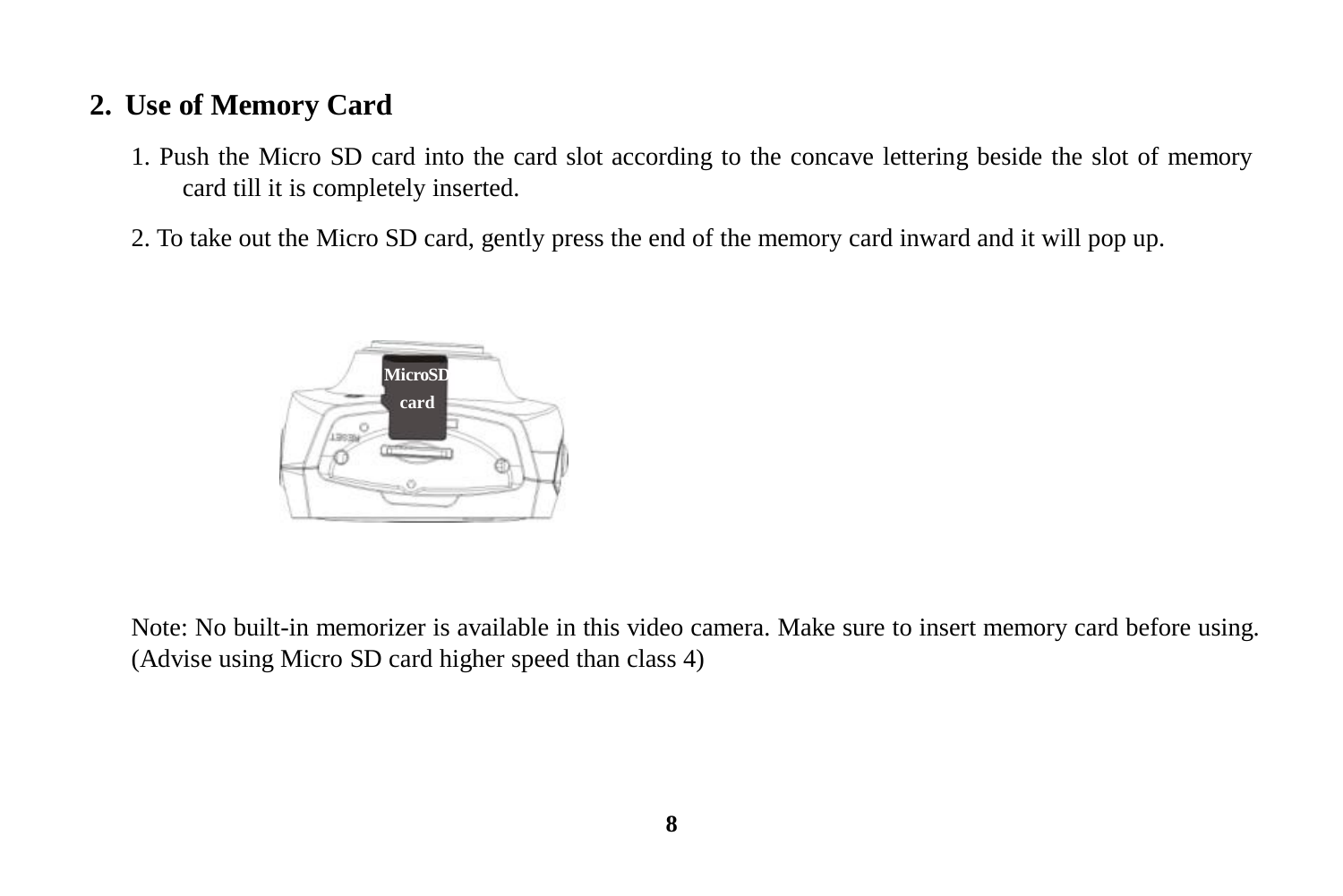#### **3. Startup/Shutdown**

3.1 Startup: Press and hold the POWER button for 2 seconds. The screen of the display is activated and the camera is turned on.



- 3.2 Shut down: Press the POWER Key once under idle condition, and the camera will be shut down. .
- 3.3 Auto Screen-off: When the idle time of the camera reaches the automatic screen-off time, it will automatically turn off the screen to save power. After turning off the screen, the screen-off light will beon.3.4. Shutdown at low battery level: When the battery capacity drops to a low level, the icon:  $\sqrt{2}$ will appear on the LCD display. Please charge the battery timely. When the icon turns red and flickering, the video camera will be shut down automatically.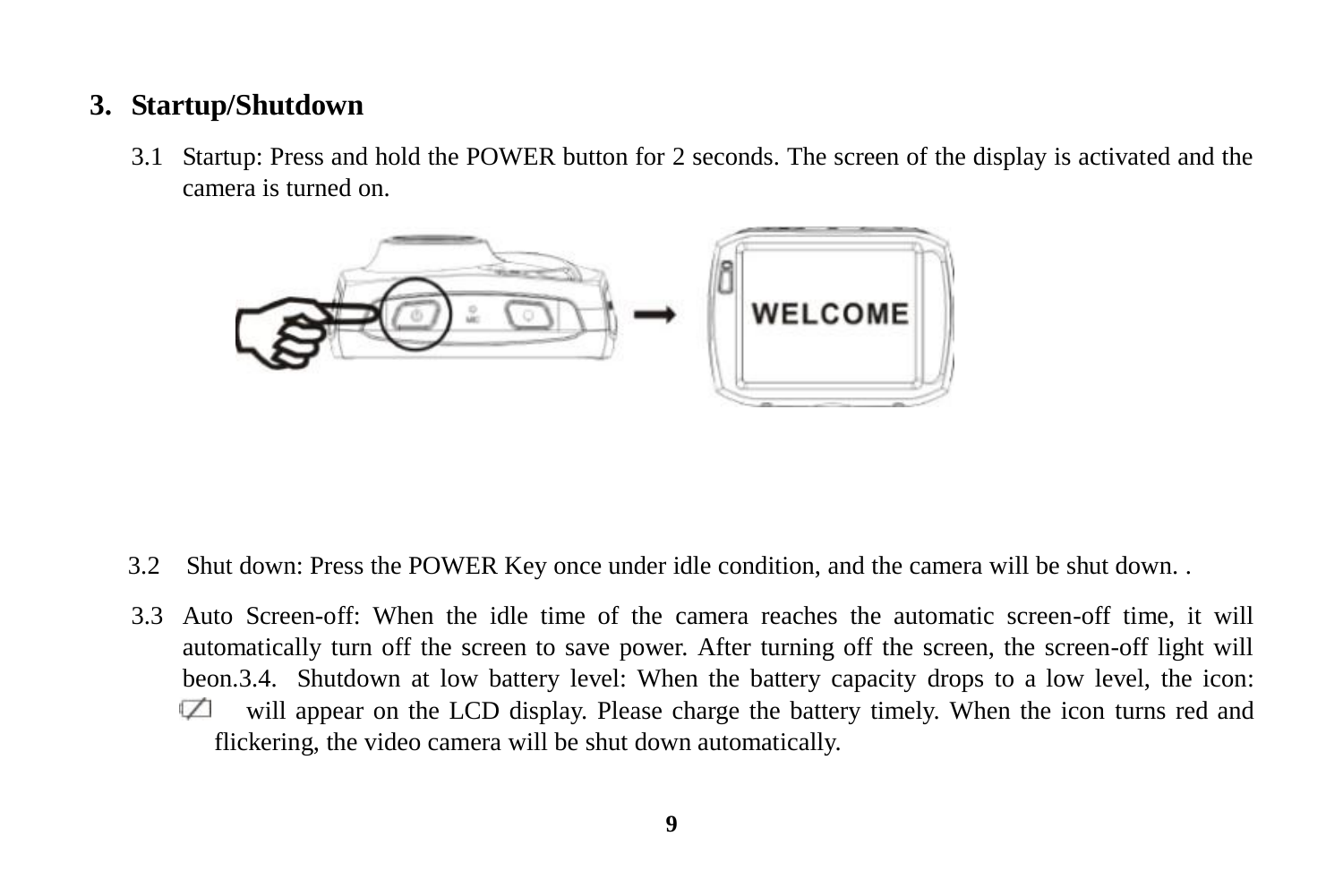#### **4. Conversion Between Function Modes**

The camera has three modes: video recording mode, photo mode and playback mode. These modes can be switched over by clicking the icon in the upper left corner of the LCD display after startup.



### **5. Indicator light**

Busy indicator light (blue): When the camera is working (e.g.: recording videos, shooting pictures, automatic screen-off, etc.), the busy indicator light will blink.

Charging indicator light (red): It indicates the camera is being charged when it is on permanently. After the camera is fully charged, it will be off automatically.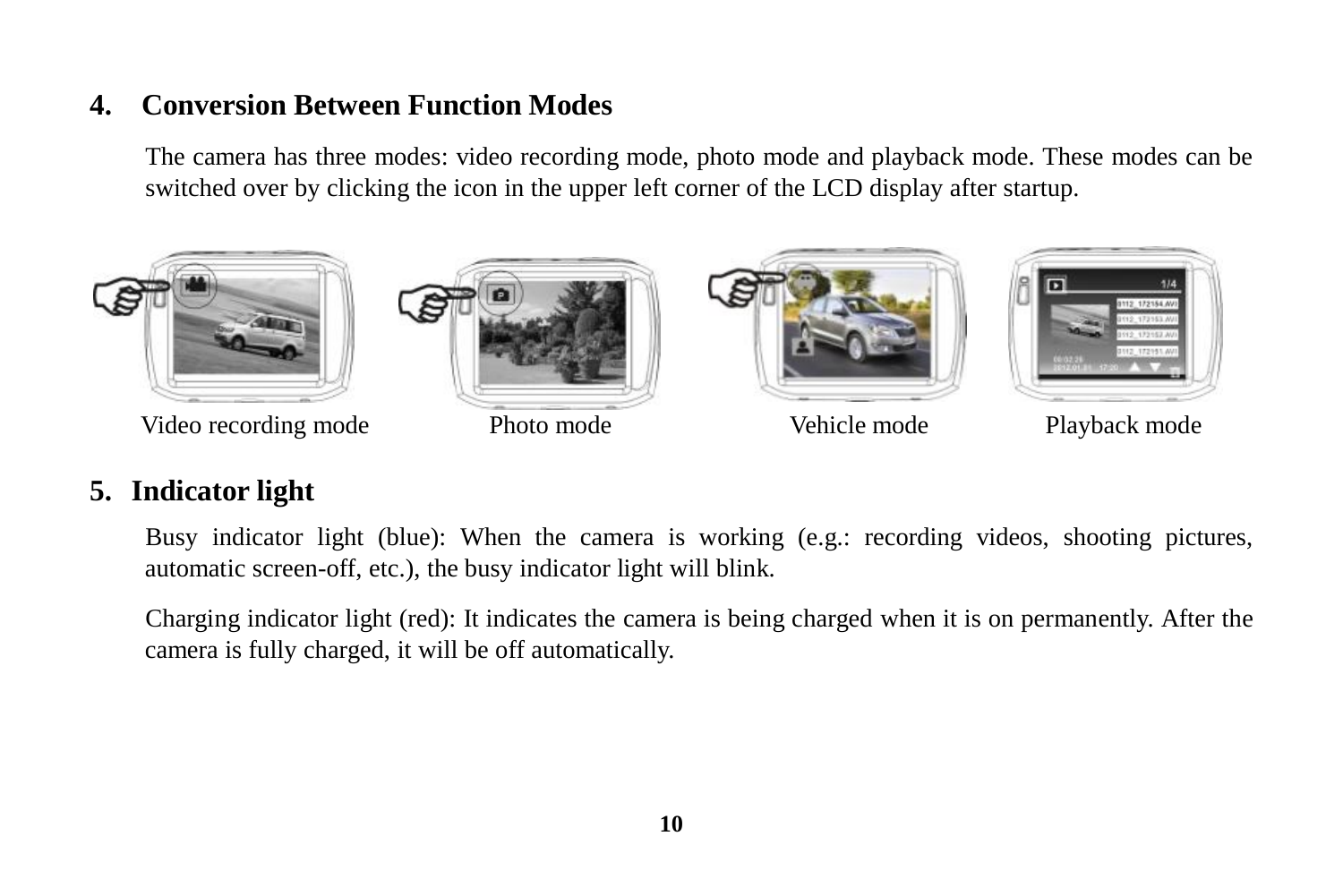#### **6. Video recording mode**

After turning on the DV camera, it will directly get to the video recording mode. You can start recording videos by pressing the shutter button in the preview state. To stop video recording, just press this shutter button again. When the memory card is full or the battery drops to a low level, the camera will also automatically stop video recording:

1 Mode icon: indicating currently in the AVI mode.

2 Video size: available in FHD/HD(60FPS)/HD(30FPS)/VGA.

3 Recording time: indicating the length of remaining time to be recorded.

4 Icon of setting the time and date.

5 Battery icon: indicating the current capacity of the battery.

6 Digital zoom-in icon: to zoom in by clicking it.

- 7 Digital zoom magnification (x).
- 8 Digital zoom-out icon: to recover by clicking it.
- 9 Menu icon: to be activated by clicking other icons.

10 Playback icon: to activate the corresponding menu by clicking it.

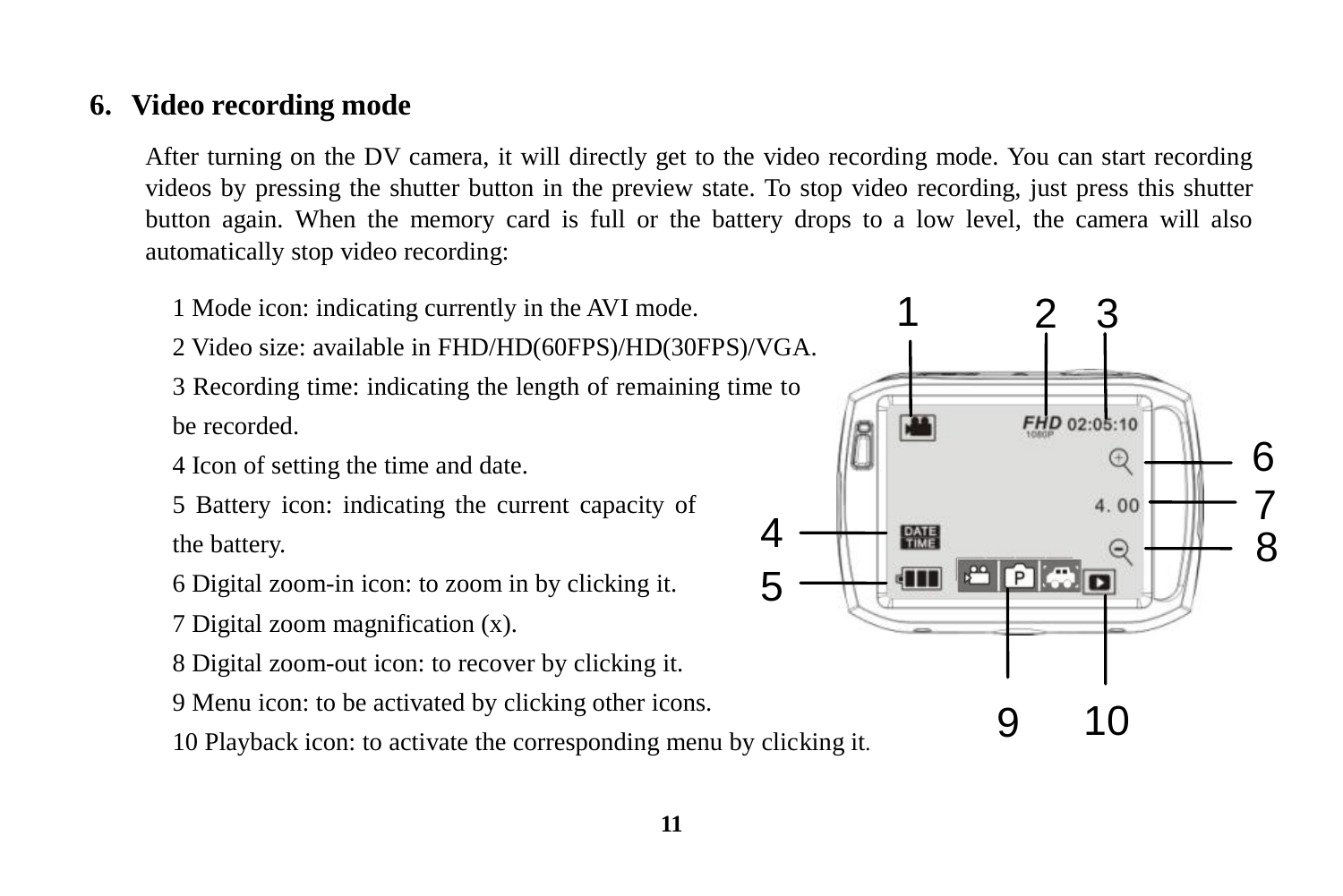#### **7. Photo mode:**

After turning on the DV camera, it will directly get to the video recording mode. To switch to the photo mode, click the mode icon in the upper left corner of the LCD display. You can shoot a photo by pressing the shutter button in the preview state.

- 1 Mode icon: indicating currently in the photo mode.
- 2 Photo size: available in 5M/8M/10M/12M.
- 3 Counter: Indicating the number of photos to be taken.
- 4 Indicating the face detection function is activated.
- 5 Icon for setting the time and date.
- 6 Battery icon: indicating the current capacity of the battery.
- 7 Digital zoom-in icon: to zoom in by clicking it.
- 8 Digital zoom magnification (x).
- 9 Digital zoom-out icon: to recover by clicking it.
- 10 Menu icon: to be activated by clicking other icons.
- 11 Playback icon: to activate the corresponding menu by clicking it.

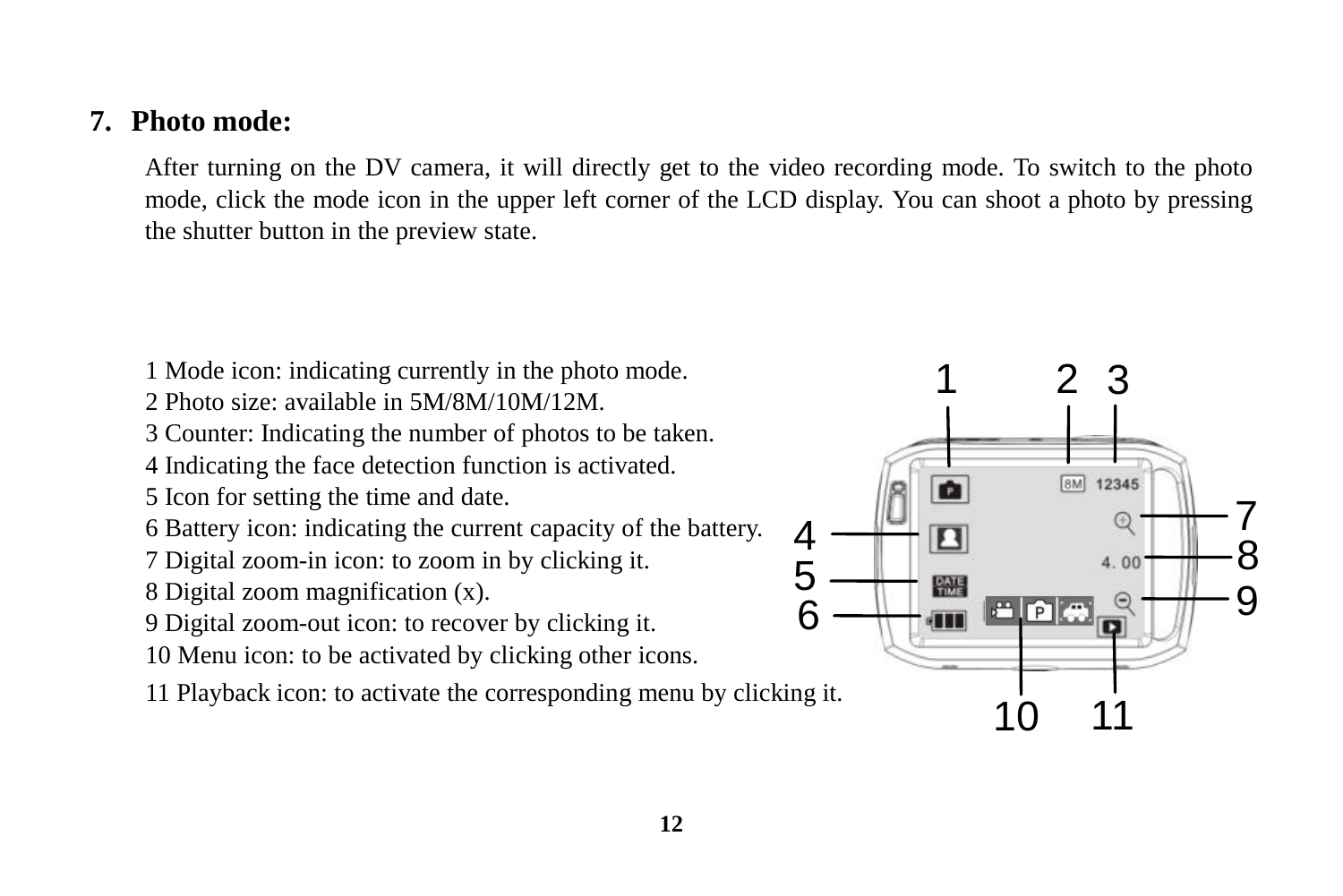### **8. Vehicle mode:**

1 Mode icon: indicating currently in the vehicle mode.

2 Video size: available in FHD/HD(60FPS)/HD(30FPS)/VGA

3 Recording time: indicating the length of remaining time to be recorded.

4 Icon of setting time and date.

5 click this icon, the camera can be flipped 180 degrees to take video normally.

6 Battery icon: indicating the current capacity of the battery.

7 Digital zoom-in icon: to zoom in by clicking it.

8 Digital zoom magnification (x).

9 Digital zoom-out icon: to recover by clicking it.

10 Playback icon: to activate the corresponding menu by clicking it.



**Note:** click this icon, the camera can be flipped 180 degrees to take video normally, click again to recover it. This feature is available only in vehicle mode.

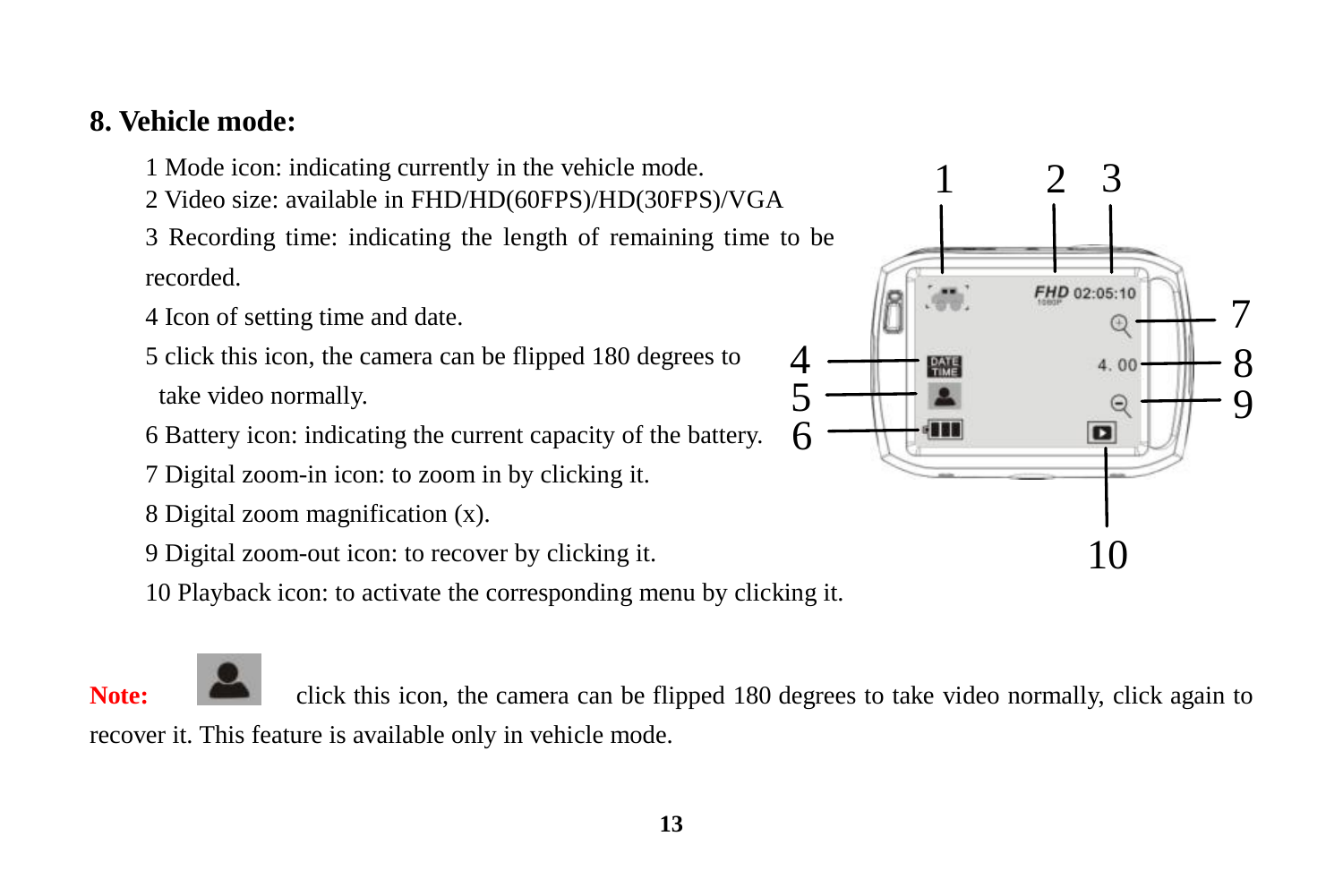## **9. Playback mode:**

9.1 After turning on the camera and enabling the Preview state, press the Playback icon  $\left( \begin{array}{c} \Box \end{array} \right)$  in the lower right corner of the LCD display to activate the menu  $\left($   $\frac{1}{2}$   $\left| \Omega \right|$   $\left| \Omega \right|$ . Click the  $\left| \frac{1}{2} \right|$  to switch to the file list mode. Then you can playback video clips by clicking a file name in the list.







Indicate normal video files Indicate vehicle video files Indicate photo files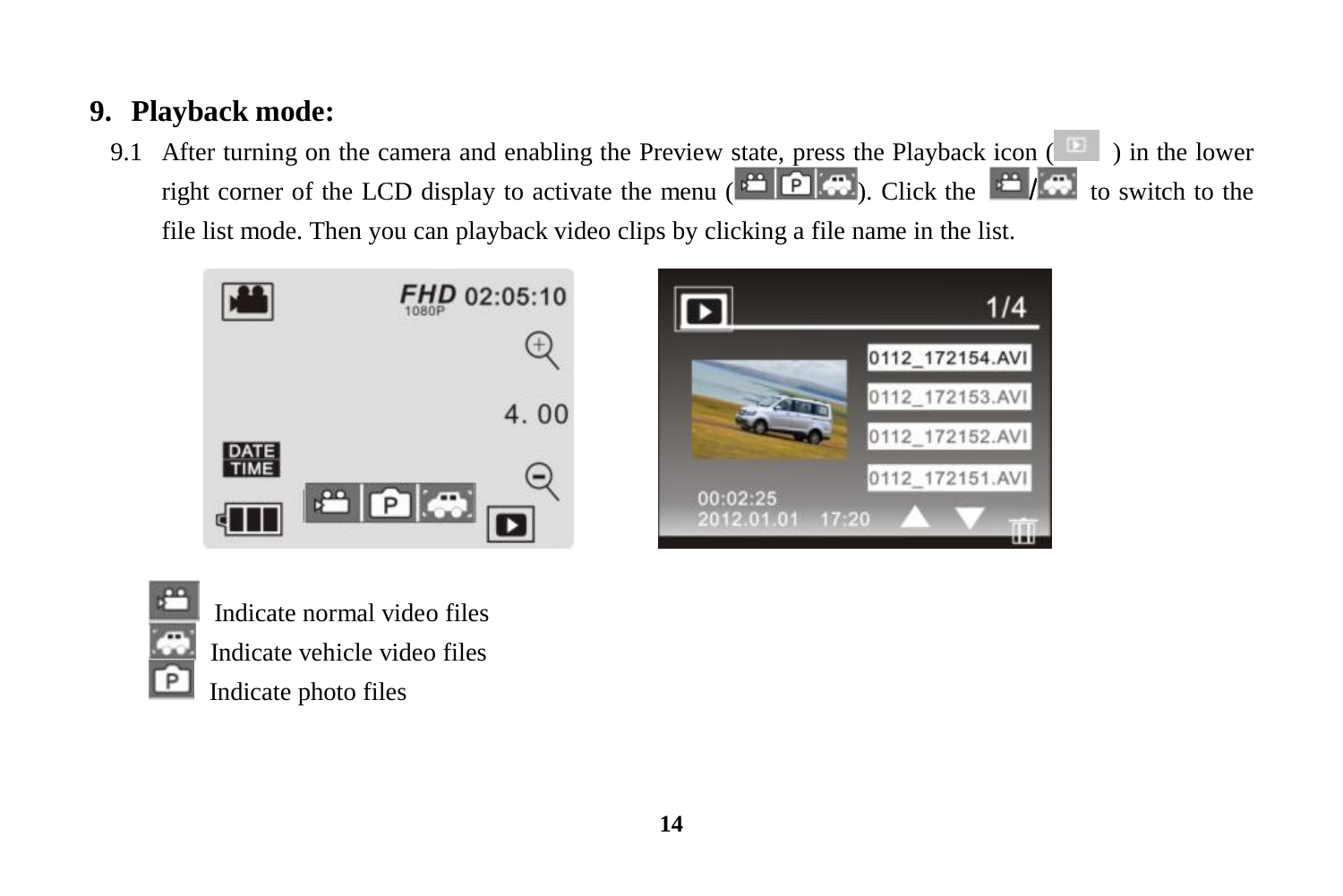9.2 Playback movie clips:



In the playback mode, click it  $\|\mathbf{u}\|$  to pause. After selecting the fast playback function  $\|\mathbf{v}\|$ , click it to fast rewind. Click STOP  $\Box$  to exit the playback mode to return to the list mode.

#### 9.3 Playback photos:

After turning on the camera and enabling the Preview state, press the Playback icon ( $\Box$ ) in the lower right corner of the LCD display to activate the menu  $\left( \begin{array}{c} \begin{array}{c} \begin{array}{c} \end{array} \\ \end{array} \right)$ . Click the  $\begin{array}{c} \begin{array} \end{array} \right)$  to switch to the photo playback mode. Then you can view photos by clicking the icon "◄" or "►".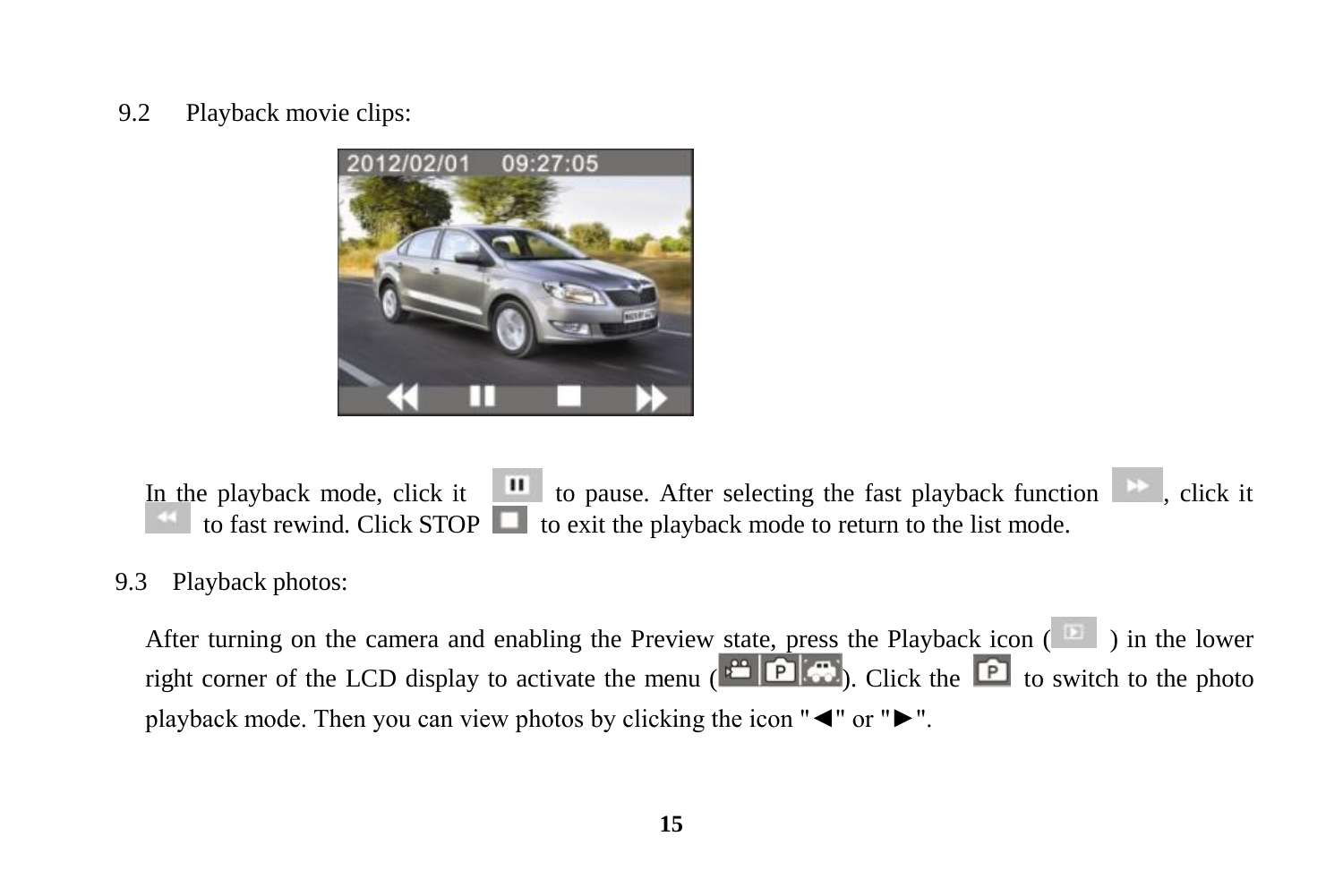



9.4 File deletion:

After clicking the Delete File icon  $\begin{array}{|c|c|}\hline \textbf{III} & \textbf{,} \textbf{,} \textbf{.} \end{array}$  , the screen will appear as shown in the right figure:



Click YES to delete the current file immediately, or click NO to cancel the deletion operation.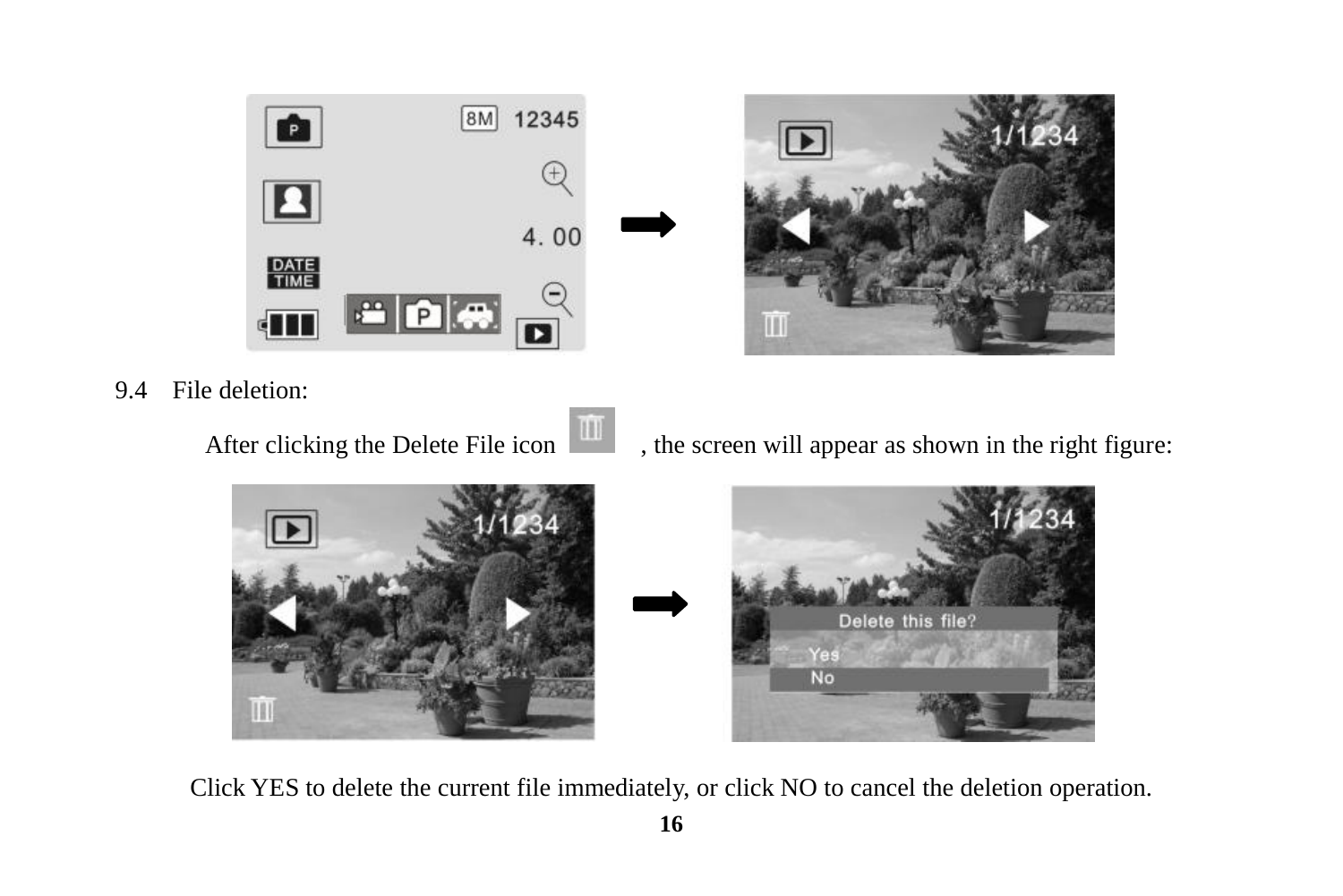## **Connecting the camera to a high-definition TV:**

Connect the camera to a high-definition TV with a HD cable (as shown below). Then video signals from the camera will be automatically output to the high-definition TV, and you can enjoy HD videos and photos that you have recorded on the high-definition TV.

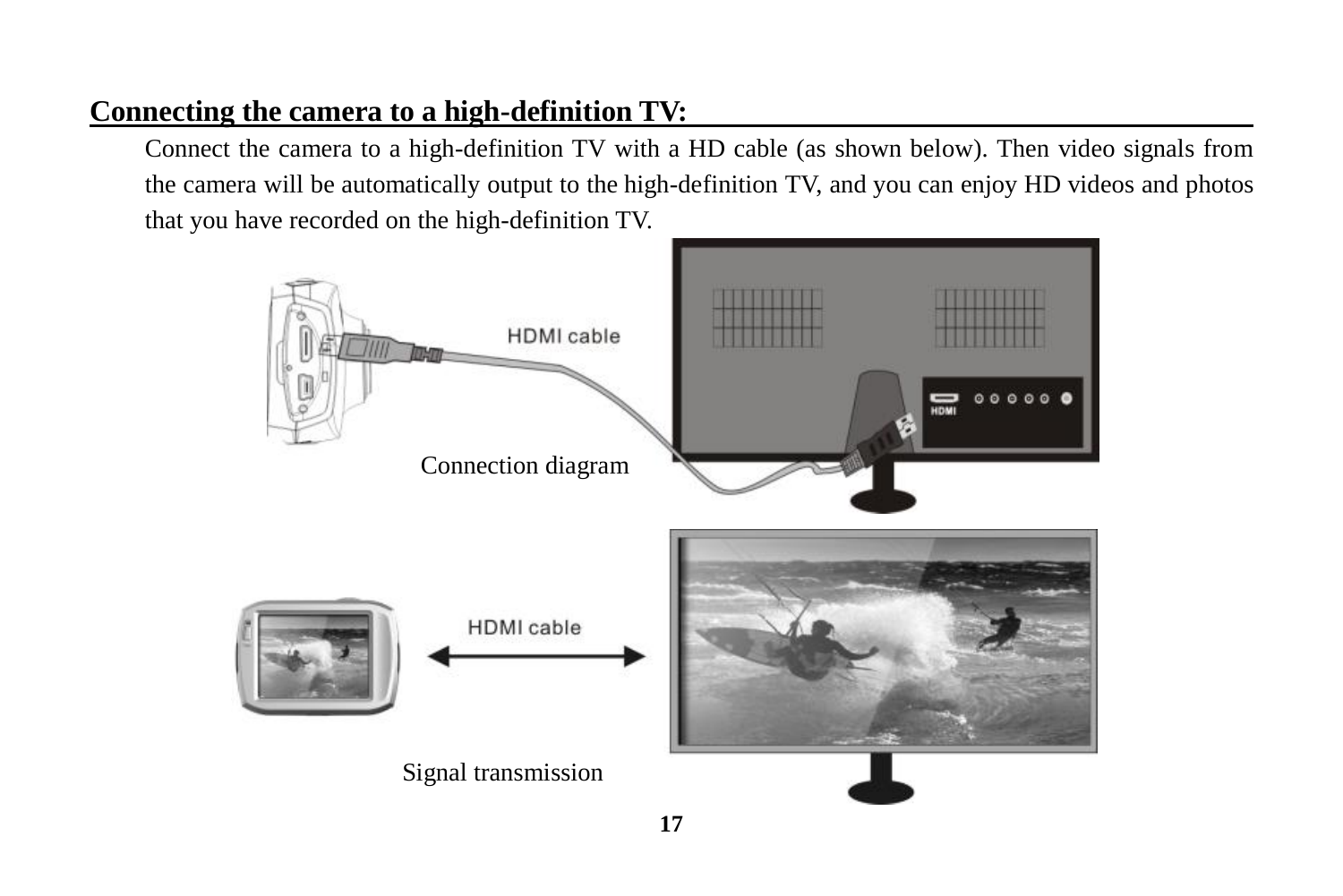#### **Application on the personal computer\_\_\_ \_\_\_\_**

Connect the camera to a PC

The camera is provided with the plug and play function . Connect the device to the computer with USB line under turning-on state, then it will be switched into the movable hard disk mode.

Icon of movable disk will appear on the window of "my computer". The photos you have taken can be saved in the removable disk under the file folder I:\jpg ("I" is the removable disk of the camera). Your video files will be saved under the folder of I:\video.Note: if movable disk function is used in windows 2000 or windows operating system with a higher edition, it is unnecessary to install drivers.

## **Application of remote control:**

1 Keys of remote control

The keys on the remote control are shown in the right figure

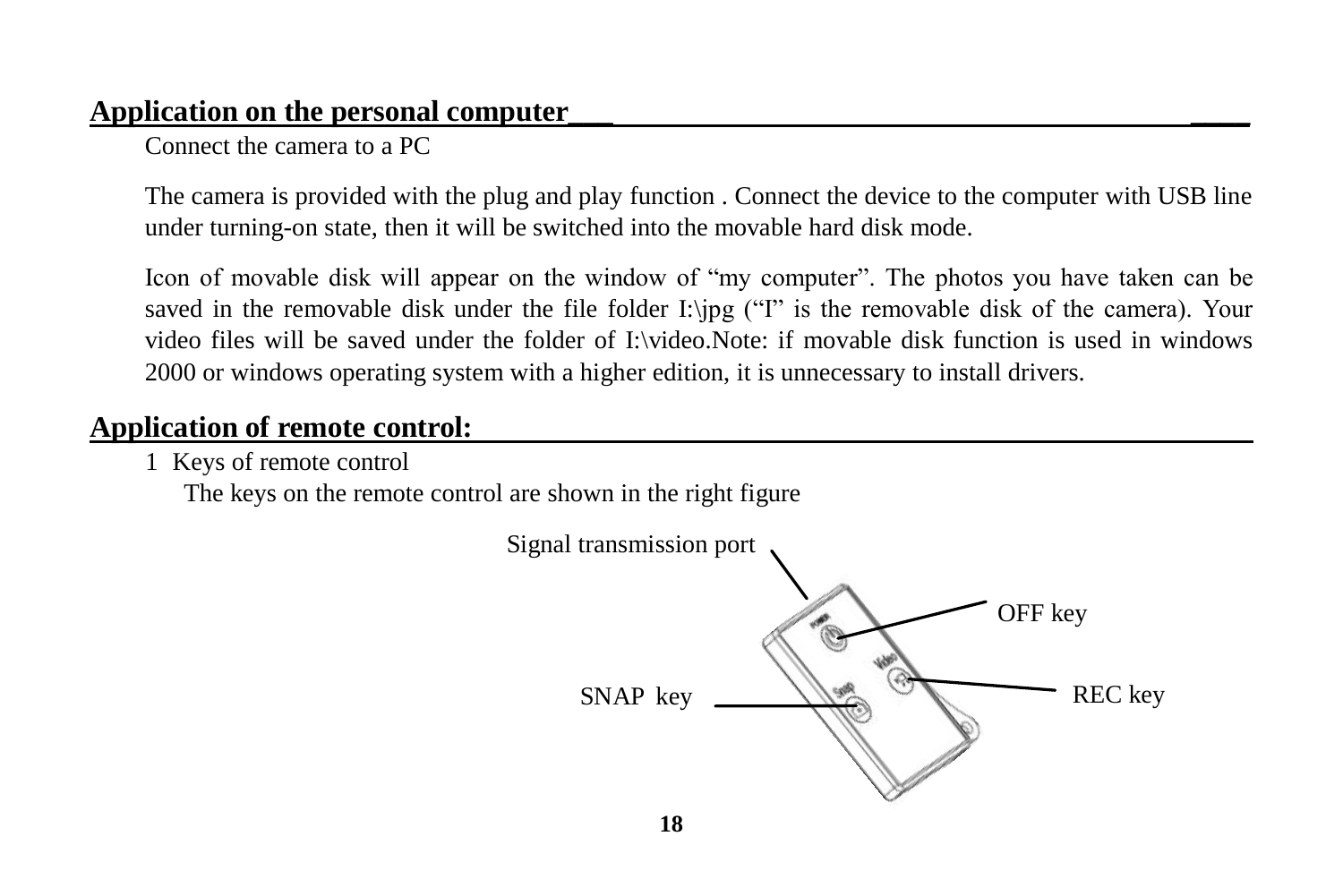2 Use of remote control:

Using the remote control will help you realize video recording, photo snapping and shutting down functions without operating the camera itself.While using the remote control, place its signal transmitter port toward the infrared signal receiver light of the camera. Then you can record videos, take photos or shut down the camera by pressing the corresponding buttons.



#### **Waterproof Case Using Notice**

 Before sealing the waterproof case, keep the camera housing's rubber seal clean, a single hair or grain of sand can cause a leak. You can test by closing the case without inserting the camera. Submerse the case completely in water for about a minute. Remove the case from the water, dry off its exterior with a towel, then open the case. If the entire interior is dry, the case is safe for use under water.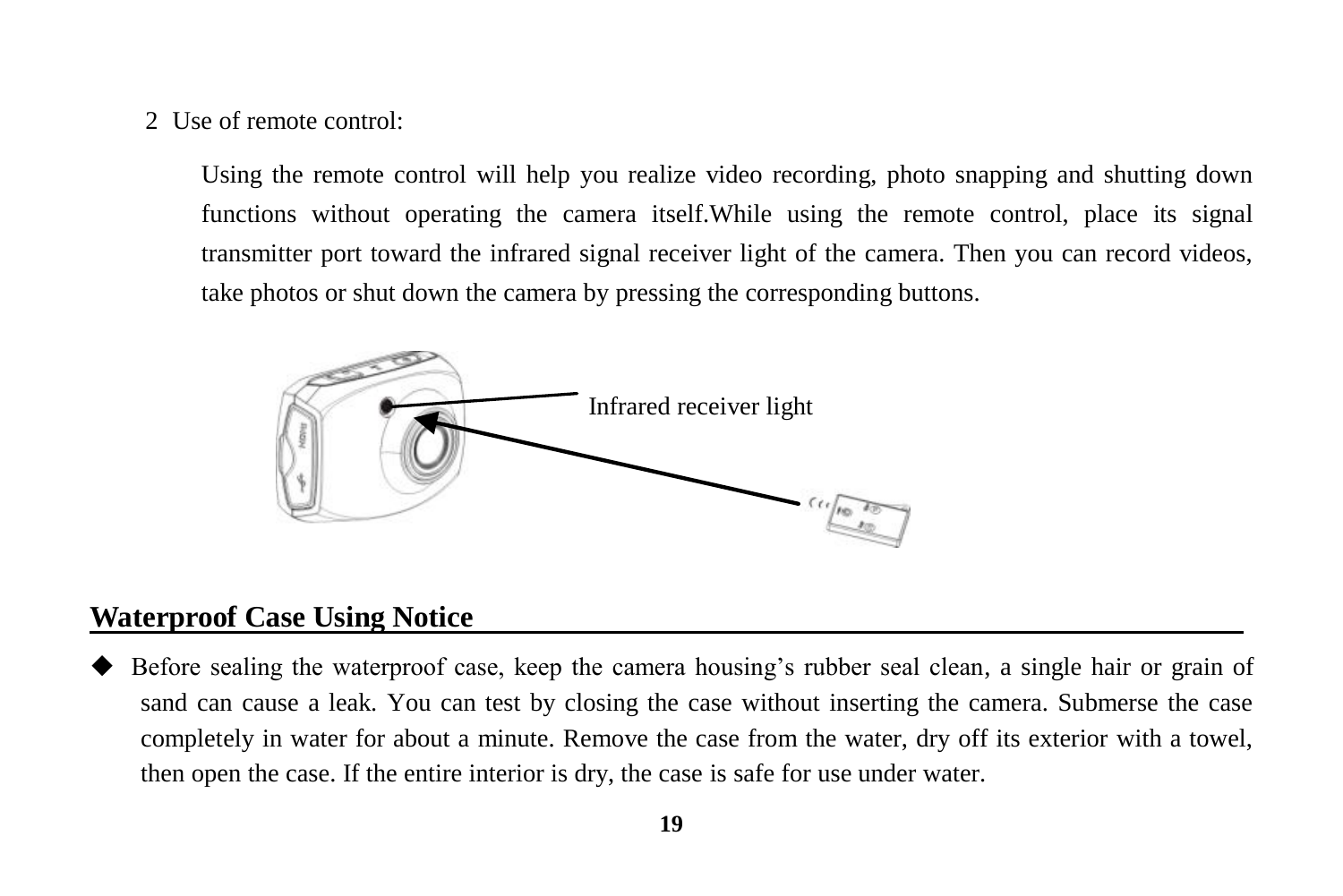- Remember to put the Mode Switch in your desired recording position before inserting the camera in the waterproof case. There is no external button for the Mode Switch.
- After every use in salt water you will need to rinse the outside of the housing with non-salt water and dry. Not doing this can eventually cause corrosion of the hinge pin and salt buildup in the seal, which can cause failure.
- To clean the seal, rinse in fresh water and shake dry (drying with a cloth may cause lint to compromise the seal). Re-install the seal into the grooves in the backdoor of the housing.

| Image sensor       | 5M pixels (CMOS)                                                               |  |
|--------------------|--------------------------------------------------------------------------------|--|
| Function mode      | Video recording, photo, removable disk                                         |  |
| Camera lens        | $f=2.9$ mm<br>F3.1                                                             |  |
| Digital zooming    | 4X                                                                             |  |
| Shutter            | Electronic shutter                                                             |  |
| LCD display screen | 2.4-inch touch screen                                                          |  |
| Image resolution   | $12M (4000 \times 3000)$ , $10M (3648x2736)$ , 8 M (3264x2448), 5M (2560×1920) |  |
| Video resolution   | VGA: 640x480 (120 frames / sec), HD: 1280x720 (60 frames/sec.) HD: 1280x720    |  |
|                    | (30 frames/sec), FHD: 1920x1080 (30 frames/sec.)                               |  |
| White balance      | Automatic                                                                      |  |
| Exposure           | Automatic                                                                      |  |

#### **Technical parameters**